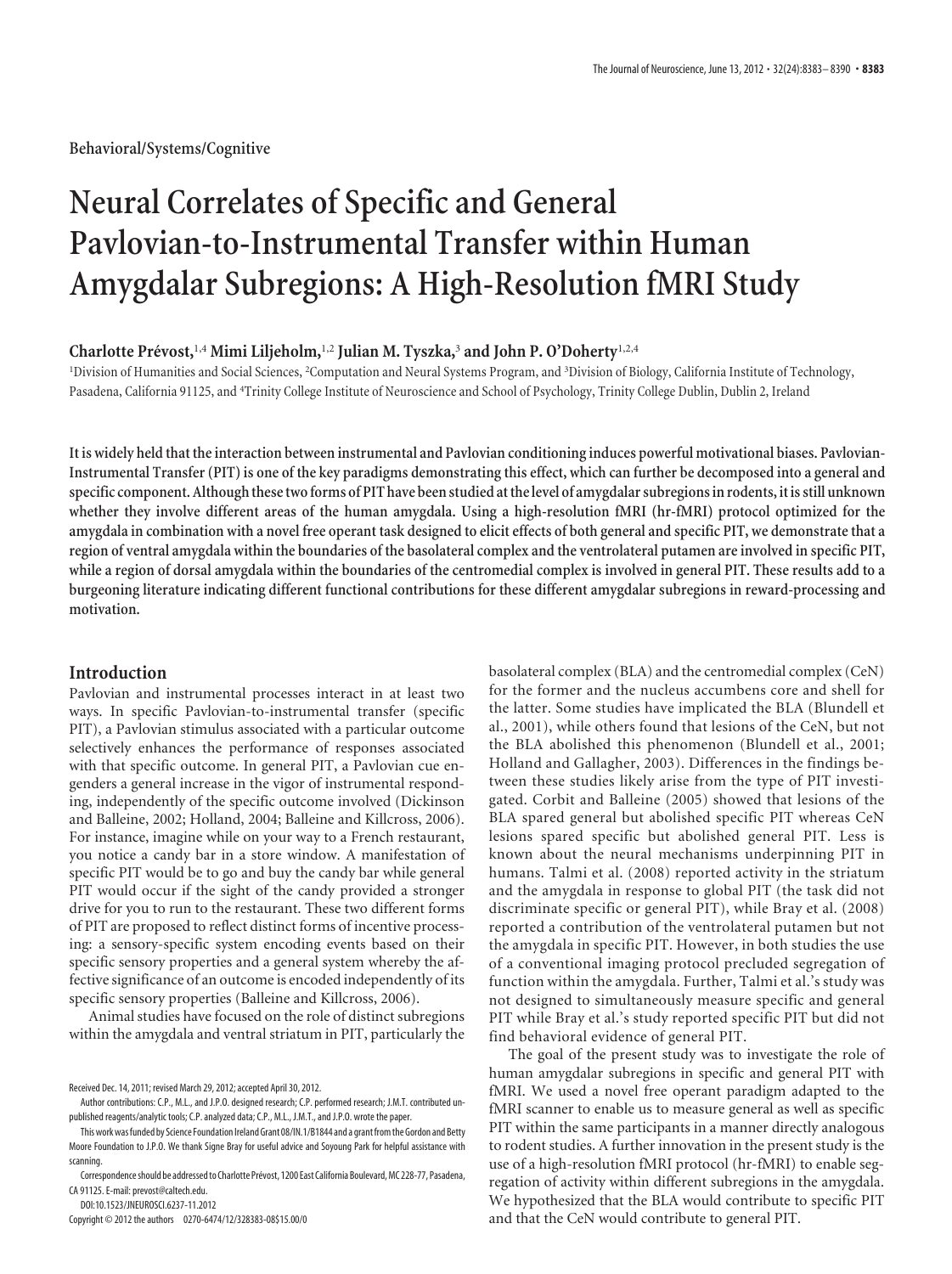### **Materials and Methods**

#### *Participants*

Twenty-six healthy (5 females), right-handed participants with a mean age of 27.04  $\pm$  6.09 took part in this study. All participants were free of neurological or psychiatric disorders and had normal or correct-to-normal vision. As the experiment involved food consumption, the eating attitudes test (EAT-26; see Garner et al., 1982) was administered before the experiment, which indicated no eating disorders in any of the participants (score: 6.19  $\pm$ 5.49). Participants were asked to fast for at least 4 h before the experiment to ensure motivation for food reward, although they were allowed to drink water.Written informed consent was obtained from all participants, and the study was approved by the Caltech Institutional Review Board.

#### *Stimuli*

Visual stimuli were presented via a projector positioned at the back of the room. Participants viewed a reflection of the projected image in a mirror attached to the scanner head coil. The food rewards consisted of sweet and salty snack foods (Chips Ahoy! cookies, Doritos ranch chips, Famous Amos cookies, Ghirardelli milk chocolate bar, Hostess Ho Hos, Kit Kat candy bar, Lindt Swiss chocolate bar, Mrs. Fields chocolate chip cookies, Oreo cookies, Rice Krispies Treats, Pepperidge Farm Milano cookies, Keebler Fudge Stripes cookies, Keebler Rainbow cookies, Toblerone chocolate bar, Twix caramel and chocolate bar). Participants were asked to provide subjective pleasantness ratings for each of the 15 different snack foods at the time of recruiting, and the experimenter selected three highly and equally valued food items for each participant based on their subjective ratings. Stimulus presentation and behavioral data acquisition were implemented in Matlab (The Mathworks) with the Cogent 2000 toolbox (Wellcome Department of Imaging Neuroscience).

#### *Training*

Before being scanned, to familiarize participants with the set-up, they underwent a brief training on the instrumental and Pavlovian phases.

*Instrumental training.* During instrumental training trials, participants were instructed that two gray squares would light up signaling which two of three possible responses were available on that trial (Fig. 1*a*). They were asked to press any given response multiple times to get rewarded with food. Participants were explicitly told to press only one of the two available responses at a time. Every time one of these two keys was pressed, it flashed in white for 50 ms. In this free-operant task, each response was rewarded on a random ratio schedule of 0.1 as in Corbit and Balleine (2005), so that a food picture was displayed once every time a key was pressed a random number of times between 5 and 15 times (i.e., hence once every 10 times on average). Each of the three responses earned one of the three distinct food rewards (Table 1, Ins). As described in Table 1, there were three types of instrumental trials. Given that participants were told that rewards were contingent on their presses, key presses were also recorded during outcome presentation. Depending on their number of presses per response, participants could get more than one outcome per trial in this instrumental training. Each of the three responses earned the three distinct food rewards (Table 1, Ins). When-

# a Instrumental trials



# **b** Pavlovian trials



# c PIT trials



**Figure 1.** PIT task illustration. Participants performed an instrumental (*a*) and a Pavlovian (*b*) task before performing the PIT task (c). During the instrumental trials, two of the three squares at the bottom of the screen changed color from black to gray for 6 s during which time participants were instructed to press any given button multiple times to get rewarded with food. The food picture corresponding to their response was displayed on one side of the screen for 1s every 10 presses on average. In the Pavlovian trials, a conditioned stimulus was presented on one side of the screen for 6 s, and the food picture corresponding to the stimulus was displayed on the other side of the screen during the last second of the trial. During the PIT trials, the conditioned stimulus was presented simultaneously with two squares changing color for 6 s. Participants were instructed to press any given key multiple times to get rewarded with food, as in the instrumental trials. In this phase, the area where the food picture was usually displayed was hidden behind a gray square.

> ever a certain food was depicted on the screen, the experimenter placed a small piece of food corresponding to the picture in the participant's left hand to be consumed immediately. Each trial lasted for 6 s and was followed by a jittered 2–6 s intertrial interval (ITI). A trial duration of 6 s was achieved to allow enough time for participants to generate a large number of presses, without making it effortful. This duration was fixed to allow reliable comparisons in the number of presses across the different trial types. Food pictures were presented for 1 s. The location of the food pictures was the same across all phases for a given participant but was counterbalanced across subjects so that it appeared on the left side of the screen for half of the subjects and on the right side of the screen for the other half of the subjects. This short instrumental training was comprised of 6 trials (2 of each type). The trial order was randomized within this phase as well as across participants.

> *Pavlovian training.* Pavlovian training trials consisted of the presentation of associations between fractal images (conditioned stimuli, CSs) and outcomes, three of which were rewarding (food rewards) and one of which was neutral (no reward) (Fig. 1*b*; Table 1, Pav). There were four types of Pavlovian trials: stimulus 1 (S1) leading to outcome 1 (O1), S2 leading to O2, S3 leading to O3 and S4 leading to no outcome. Therefore,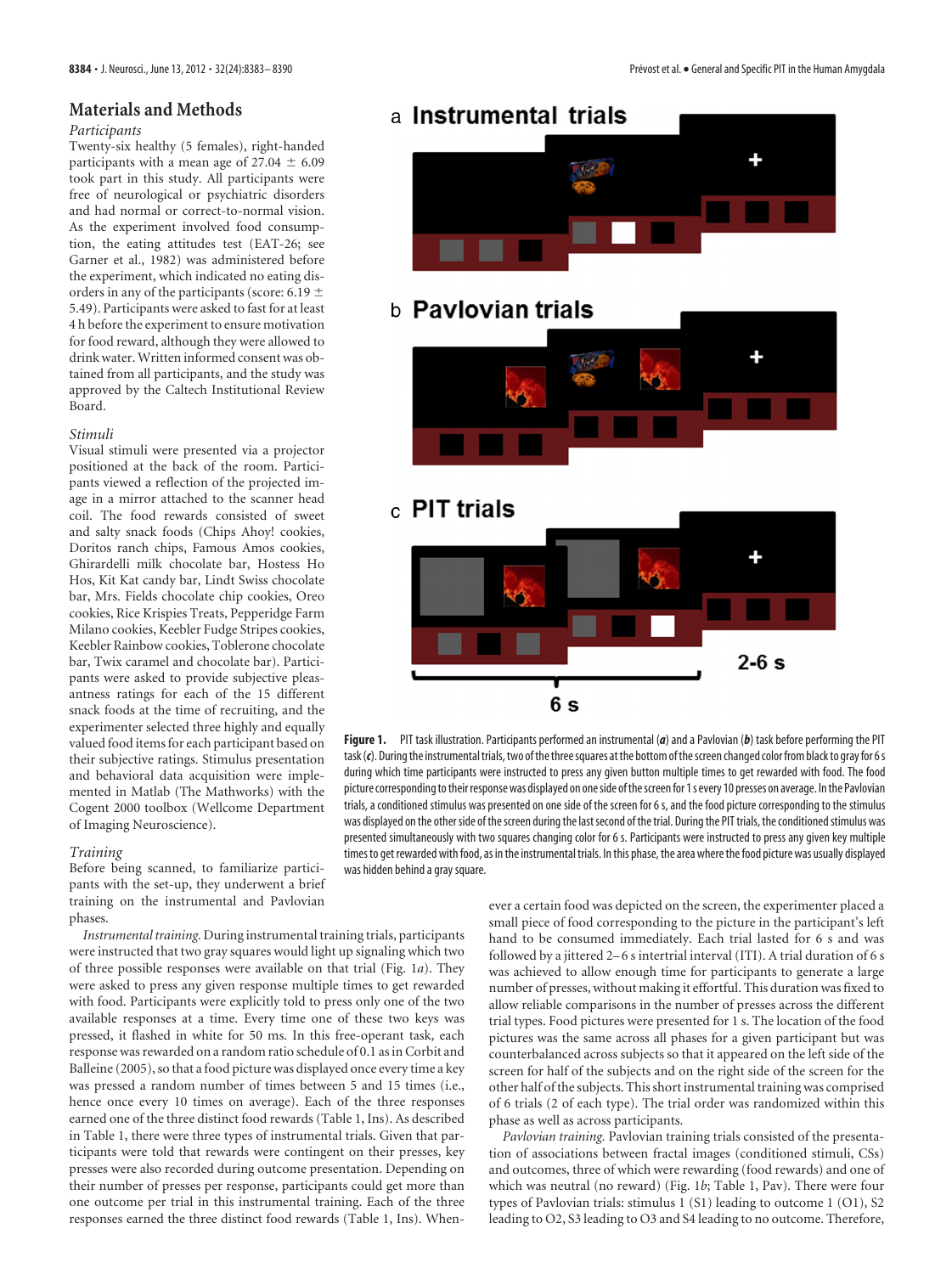| Phase<br>Ins | Number of trials<br>10 | Pavlovian      | Instrumental   |                | Outcome |    |
|--------------|------------------------|----------------|----------------|----------------|---------|----|
|              |                        |                | R1             | R <sub>2</sub> | 01      | 02 |
|              |                        |                | R1             | R3             | 01      | 03 |
|              |                        |                | R <sub>2</sub> | R <sub>3</sub> | 02      | 03 |
| Pav          | 10                     | S1             |                |                | 01      |    |
|              |                        | S <sub>2</sub> |                |                | 02      |    |
|              |                        | S3             |                |                | 03      |    |
|              |                        | S4             |                |                |         |    |
| PIT          | 5                      | S1             | R1             | R <sub>2</sub> |         |    |
|              |                        | S1             | R1             | R3             |         |    |
|              |                        | S <sub>2</sub> | R1             | R <sub>2</sub> |         |    |
|              |                        | S <sub>2</sub> | R <sub>2</sub> | R3             |         |    |
|              |                        | S3             | R1             | R3             |         |    |
|              |                        | S3             | R <sub>2</sub> | R3             |         |    |
|              | 10                     | S1             | R <sub>2</sub> | R3             |         |    |
|              |                        | S <sub>2</sub> | R1             | R3             |         |    |
|              |                        | S3             | R1             | R <sub>2</sub> |         |    |
|              | 10                     | S4             | R1             | R <sub>2</sub> |         |    |
|              |                        | S4             | R1             | R3             |         |    |
|              |                        | S4             | R <sub>2</sub> | R <sub>3</sub> |         |    |

Ins, instrumental; Pav, Pavlovian, S1–S4, conditioned stimuli; R1–R3, three-button response actions; O1–O3, food rewards. Dashes represent absent events.

participants experienced four different outcomes during Pavlovian training, while they experienced only three in the instrumental trials. CSs were presented on one side of the screen for 6 s and rewards were delivered concomitantly during the last second of the trial (between 5 and 6 s) in a deterministic fashion. Again, every time a food picture was depicted on the screen, the experimenter placed a piece of food corresponding to the picture in the participant's left hand to be consumed immediately. The trial ended with an ITI of 2–6 s. The location of the fractal cues and food pictures was counterbalanced across participants. The assignment of the associations between fractal images and outcomes was randomized across participants. This short Pavlovian training was comprised of 4 trials (one of each type). The trial order was randomized within this phase as well as across participants.

#### *Task description*

The scanned portion of the experiment consisted of an instrumental, a Pavlovian, and a PIT phase (Table 1).

*Instrumental phase.* This phase was exactly the same as during the training except that participants were told that whenever they saw a food picture, the experimenter would place the corresponding food in a cup which they could retrieve at the end of the experiment. The three black squares at the bottom of the screen corresponded to the three buttons on a response box (Current Designs) that the participants held in their right hand. Each trial type was presented 10 times, for a total of 30 trials and a total duration of 5 min (Table 1, Ins).

*Pavlovian phase.* Again, this phase was exactly the same as during the training except that participants were told that whenever they saw a food picture, the experimenter would place the corresponding food in a cup which they could retrieve at the end of the experiment. Each trial type was presented 10 times, for a total of 40 trials and a total duration of  ${\sim}7$  min (Table 1, Pav).

*PIT phase.* After the instrumental and Pavlovian phases, participants performed a series of transfer trials. During these trials, one of the Pavlovian cues was presented simultaneously with the two instrumental response options (Fig. 1*c*) and, as in instrumental trials, participants were given the opportunity to freely respond to either of the two available options. They were explicitly told that they would not be able to see any food picture during this phase, because the area where they were usually displayed would be hidden, but that they should assume that all reward deliveries would be as they had been during the previous phases. The reason for performing this phase in extinction (i.e., no outcomes delivered) was to allow assessment of the influence of the Pavlovian cues on instrumental responding without the confounding effects of the outcomes themselves (Bray et al., 2008). As previously described, PIT effects

can be further decomposed into outcome-specific and outcome-general PIT (Dickinson and Balleine, 2002; Holland, 2004; Corbit and Balleine, 2005). In specific PIT, the Pavlovian cue associated with a particular outcome enhances only an instrumental response associated with the same appetitive outcome. However, in general PIT, the Pavlovian cue enhances any instrumental response, even if the instrumental response is paired with a different appetitive outcome. Because this study was aimed at comparing the neural structures involved in these two distinct processes, we designed a task allowing us to behaviorally distinguish these phenomena. Thus, there were three different types of trials: specific, general and neutral trials (Table 1, PIT). To test for specific PIT, participants were given the opportunity to press two available keys previously paired with two particular reward outcomes, one of which also previously paired with the concurrently presented Pavlovian cue. For instance, response 1 (R1) previously paired with outcome 1 (O1) and response 2 (R2) previously paired with outcome 2 (O2) were made available in presence of stimulus 1 (S1) previously paired with O1 or stimulus 2 (S2), paired with O2. There were six subtypes of specific trials: R1 and R2 presented with S1, R1 and R3 presented with S1, R1 and R2 presented with S2, R2 and R3 presented with S2, R1 and R3 presented with S3 and R2 and R3 presented with S3. Evidence for specific PIT would be seen if the presence of the Pavlovian cue induced a higher response rate for the action associated with the same outcome as that Pavlovian cue. In the subsequent analysis, we pooled over all six specific trial subtypes, but differentiated between trials in which participants responded more to actions compatible with the Pavlovian outcome and those trials in which participants responded more to the action that was not compatible (as in Bray et al., 2008). There were 5 trials of each subtype, for a total of 30 specific trials. To test for general PIT, we also included general and neutral trials. In general trials, participants were given the opportunity to respond to two available responses, but this time the Pavlovian cue was previously associated with a different outcome that was not compatible with either response option. There were three subtypes of general trials: R2 and R3 presented with S1, R1 and R3 presented with S2 and R1 and R2 presented with S3. There were 10 trials of each subtype, for a total of 30 general trials. In neutral trials, participants were again given the opportunity to respond to two available responses but the Pavlovian cue was that associated with the neutral outcome. There were three subtypes of neutral trials: R1 and R2 presented with S4, R1 and R3 presented with S4 and R2 and R3 presented with S4. There were 10 trials of each subtype, for a total of 30 neutral trials. Evidence for general PIT would be seen if participants responded more to general than neutral trials, indicating that reward cues exert some general motivation over any instrumental response, acquired through their pairing with a reward outcome (as opposed to the neutral cue which has not been paired with a reward outcome and as such, has not acquired any motivational value). Each type of trial was presented 30 times for a total of 90 trials and a total duration of 15 min. The trial order was randomized within this phase as well as across participants.

#### *Behavioral measures*

*Physiological fluctuations*. Although both heart rates and breathing rates were recorded during scanning to be further removed from time-series (see fMRI data analysis), only the time course derived from estimates of heart rate was used as a physiological index of conditioning.

*Response rates*. Response rates were recorded both during the instrumental and PIT phases.

*Affective evaluations of food pictures*. Before the start of the training and before and after the PIT phase, participants were asked to rate the pleasantness of the food pictures by moving a cursor along a scale from  $-5$  to  $+5$ .

#### *Data acquisition*

All magnetic resonance imaging was performed on a 3 tesla Magnetom Tim Trio scanner (Siemens Medical Solutions) equipped with a 32 channel receive-only phased array head coil. Since the focus of our study was on the amygdala, we acquired oblique axial T2\*-weighted echo planar images (EPI) with partial brain coverage centered on the medial temporal cortex while participants were performing the task. These im-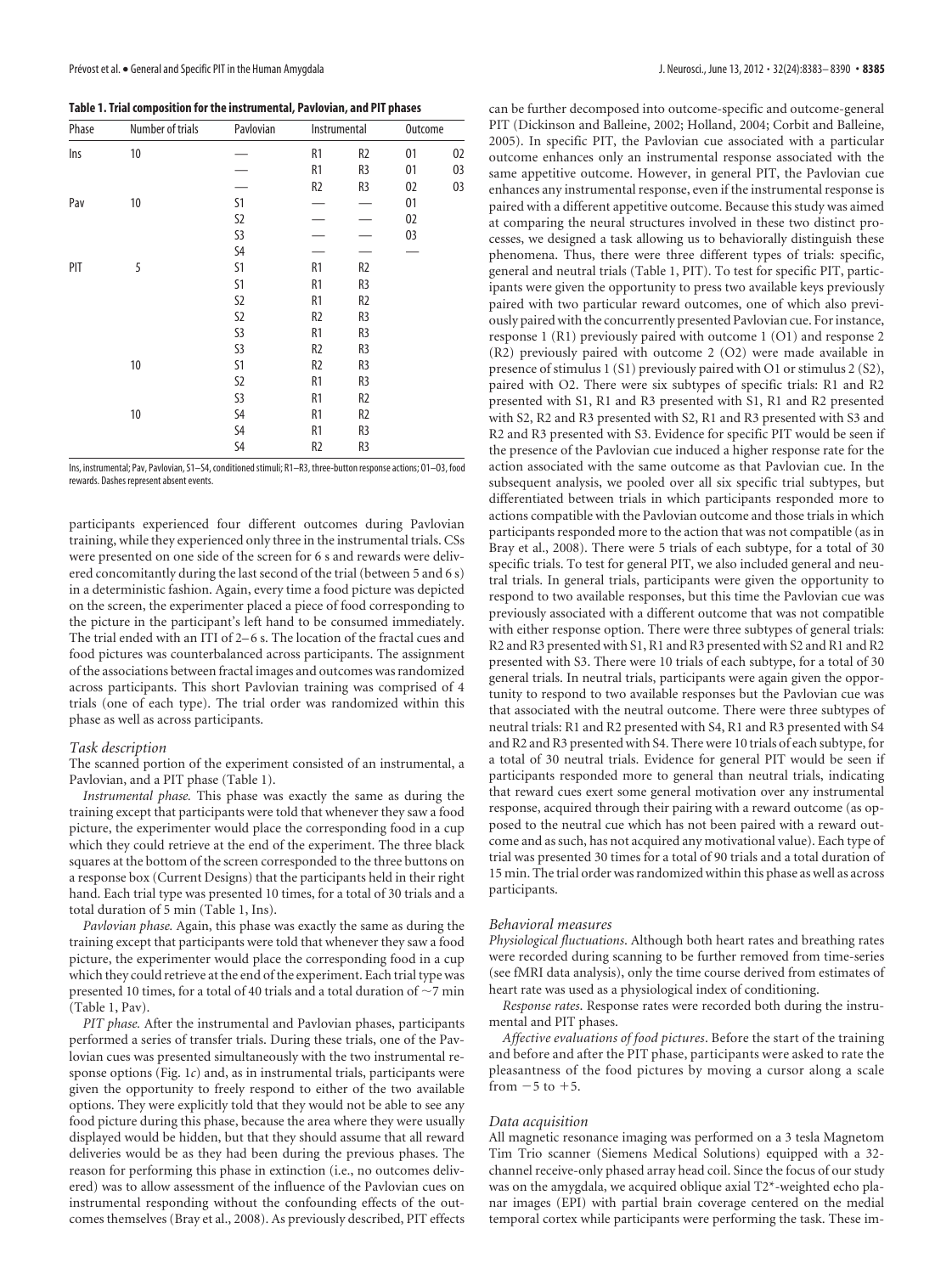ages also encompassed the ventral striatum, ventral part of the prefrontal cortex, the insula, the hippocampus, the ventral part of the occipital lobe and the upper part of the cerebellum (among other regions). Twenty-two EPI slices with ascending interleaved ordering were acquired, with an isotropic voxel size of 1.8 mm (no slice gap); thereby providing  $~1.6$ times the volume resolution of a typical standard 3 mm isotropic voxel size acquisition. Other imaging parameters included: repetition time (TR) = 2000 ms; echo time (TE) = 41 ms; field of view =  $180 \times 180 \times$ 39.6 mm; sampling matrix =  $100 \times 100$  voxels). We discarded the first 3 EPI volumes before data processing and statistical analysis to minimize magnetization equilibration effects on the BOLD timeseries. Wholebrain high-resolution T1-weighted structural images (two repetitions, isotropic voxel size  $= 1$  mm) and whole-brain T2\*-weighted images (three repetitions) were acquired for each participant. To address the problem of spatial EPI distortions which are particularly prominent in the medial temporal lobe (MTL) and especially in the amygdala, we also acquired dual gradient echo  $B_0$  field maps. Finally, to account for the effects of physiological noise in the fMRI data, participants' cardiac and respiratory signals were recorded using the MRI system's pulse oximeter and respiratory bellows.

#### *Preprocessing*

All EPI volumes ( partial scans acquired while participants were performing the task and the three whole-brain functional scans acquired before the experiment) were corrected for differences in slice acquisition and spatially realigned. The mean whole-brain EPI was coregistered with the T1-weighted structural image, and subsequently, all the "partial" volumes were coregistered with the registered mean whole-brain EPI image. Partial volumes were then unwrapped using the gradient field maps. After the structural scan was normalized to a standard T1 template, the same transformation was applied to all the partial volumes with a resampled voxel size of 1  $\times$  1  $\times$  1 mm. To maximize the spatial resolution of our data, no spatial smoothing kernel was applied to the data. These preprocessing steps were performed using the statistical parametric mapping software SPM5 (Wellcome Department of Imaging Neuroscience).

*Amygdalae segmentation*. Amygdalae regions of interest (ROIs) were manually segmented for each participant by a single observer using a pen tablet (Wacom Intuos3 Graphics Tablet) in FSL View (FSL 4.1.2). This program allows magnification and the simultaneous viewing of volumes in coronal, sagittal and horizontal orientations. Amygdalae were manually outlined on each coronal image containing these regions using detailed tracing guidelines based on the Atlas of the Human Brain (Mai et al., 2008). Outlines were checked in horizontal and sagittal planes when they proved more valuable for the identification of structure boundaries. The anterior limit of the amygdala was defined using the horizontal and sagittal planes. The following guidelines were used: In its rostral part, the amygdala is bordered ventromedially by the entorhinal cortex, ventrally by the temporal horn of the lateral ventricle and subamygdaloid white matter and laterally by white matter of the temporal lobe. Midrostrocaudally, the amygdala increases in size and is bordered ventromedially by a thin tract of white matter separating the amygdala and the entorhinal cortex, laterally by the white matter of the temporal lobe and medially by the semiannular sulcus. Caudally, the amygdala is bordered dorsally by the substantia innominata and fibers of the anterior commissure, laterally by the putamen, ventrally by the temporal horn of the lateral ventricle and the alveus of the hippocampus and medially by the optic tract.

*Amygdalae normalization*. We normalized our functional data as opposed to extracting signal from individually segmented ROIs because performing voxelwise inferences at the group level offers a considerably greater statistical power than individual subject ROI analyses.

Because structures in the MTL exhibit significant interindividual anatomic variability, the signal-to-noise ratio in group analyses is substantially limited in these areas (Insausti et al., 1998). Atlas-based approaches used to register whole-brain EPI images across participants (such as SPM) look for a global optimum alignment which is achieved under the limitations imposed by the available degrees of freedom, and which is at the expense of regional accuracy. Consequently, BOLD signals may be underestimated or possibly missed (Miller et al., 2005). Alignment of subcortical structures is substantially improved by a ROI-alignment (ROI-AL) approach, where segmentations of regions of interest (ROIs) are drawn on structural images and aligned directly, resulting in an increased statistical power (Yassa and Stark, 2009). The last iteration of this alignment tool is ROI-Demons, which has proven to be exceptionally accurate in the alignment of hippocampal subfields for instance (http:// darwin.bio.uci.edu/-cestark/roial/roial.html). Thirion's original demons algorithm has been implemented by Vercauteren and enforces smooth deformations by operating on a diffeomorphic space of displacement fields (Thirion, 1998; Vercauteren et al., 2007). Here, we used the implementation of ROI-Demons in the DemonsRegistration commandline tool (http://www.insight-journal.org/browse/publication/154). Our segmented amygdalae ROIs were registered with a "clean" participant (Prévost et al., 2011) to serve as an initial model and to align all ROIs using DemonsRegistration. The resulting registered amygdalae were then averaged in SPM5 (using ImCalc) to create a first model (in this section, a model refers to an amygdalae template resulting from the averaged amygdalae ROIs). Subsequently, the initial nonregistered masks were registered with this first model and the newly registered masks were averaged to create a second model. We repeated the last two steps three more times to generate a more accurate model. We finally registered our initial ROIs with the fifth model to generate the resulting displacement fields (or transformation calculations). These individual displacement fields were then applied to each participant's normalized EPI scans to specifically normalize their amygdalae to our template mask. We applied the same transformation to each participant's structural scan before averaging all the aligned structural scans, to create an ROI-aligned average structural brain of our 26 participants. Finally, amygdalar subdivisions regions of interest (ROIs) were hand-drawn on our template amygdalae using the Atlas of the Human Brain (Mai et al., 2008). We delineated three subareas within the amygdala: the basolateral complex comprised of the basomedial, basolateral and lateral nuclei; the centromedial complex comprised of the central and medial nuclei; and the cortical complex (or cortical nucleus). In its most rostral part, the amygdala is exclusively composed of the basolateral complex. The cortical nucleus appears in the dorsomedial part of midrostral amygdala. The centromedial complex appears slightly more caudally than the cortical nucleus in the most dorsal part of the amygdala. The basolateral complex increases in size as one moves caudally from the anterior amygdala, has its maximal size midrostrocaudally and then decreases as one moves further back toward the caudal amygdala, whereas the cortical nucleus and centromedial complex slightly enlarge midrostrocaudally, but do not decrease in size as one moves further caudally within the amygdala. The cortical nucleus ends midcaudally, the basolateral complex ends in caudal amygdala while the centromedial complex ends in the most caudal part of amygdala.

#### *fMRI data analysis*

The event-related fMRI data were analyzed by constructing sets of  $\delta$ (stick) functions. All three phases of the task were modeled separately and here we report results only from the PIT phase. The GLM included regressors at the time of trial onset and outcome delivery for both the instrumental and Pavlovian phases. For the PIT phase, we included regressors at the time of cue onset for 4 conditions: specific PIT when the option compatible with the Pavlovian cue elicited higher response rates, specific PIT when the incompatible option elicited higher response rates, general trials and neutral trials. All of these regressors were convolved with a canonical hemodynamic response function (HRF). The six scanto-scan motion parameters derived from the affine part of the realignment procedure were included as regressors of no interest to account for residual motion effects. We also included 13 additional regressors to account for physiological fluctuations (4 related to heart rate, 9 related to respiration) which were estimated using the RETROICOR algorithm (Glover et al., 2000). Sixteen of the 78 (3 sessions  $\times$  26 participants) log files could not be used to estimate these regressors due to a technical problem during data collection, and the missing physiological regressors were simply omitted for those sessions. Finally, to account for variance induced by differences in response rates across conditions in the instrumental and PIT phases, we added a regressor of no interest correspond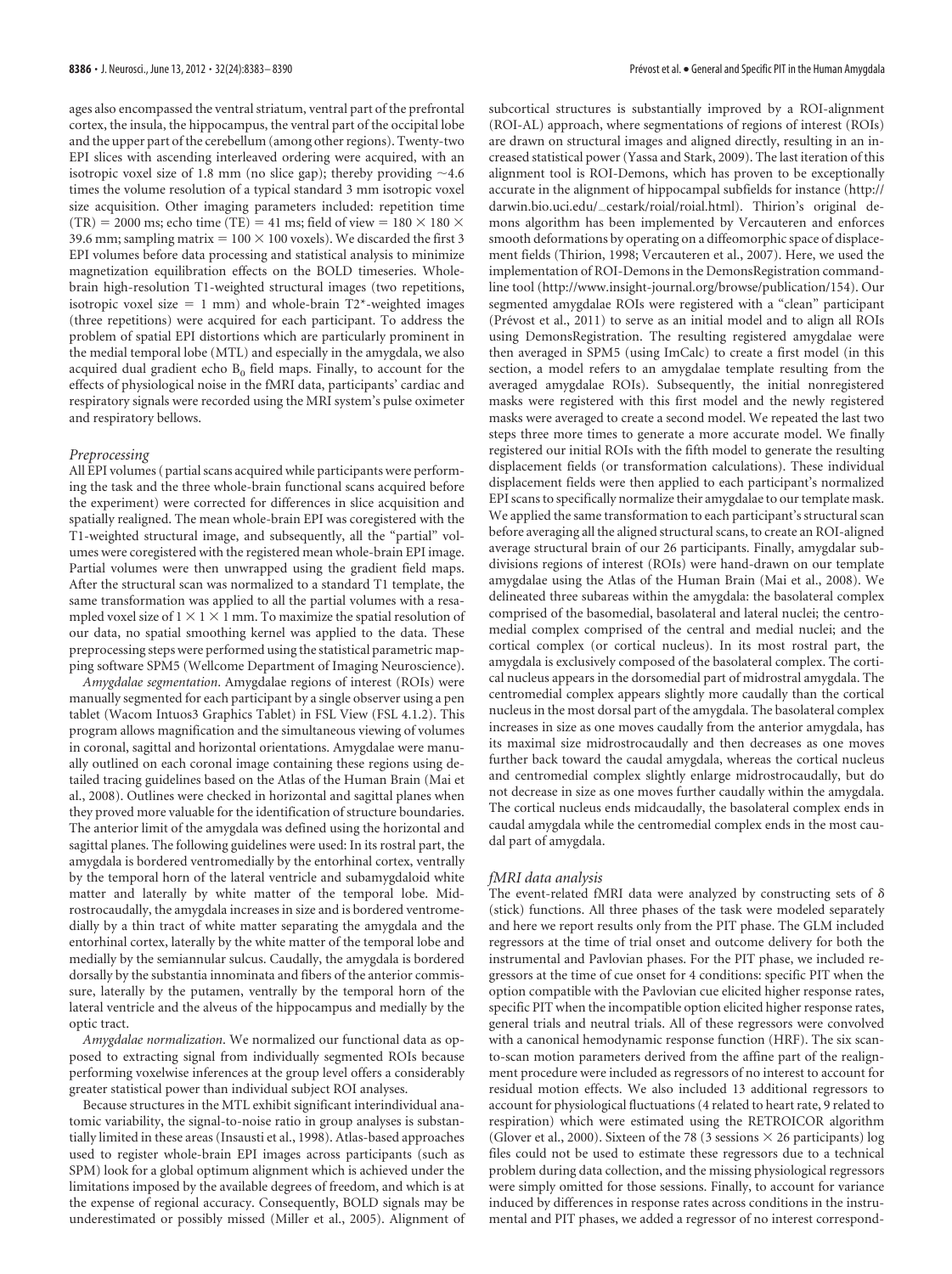ing to the time course derived from this measure. This time course corresponded to the normalized number of response rates for each volume ( period of 2 s) of each session of each participant. All of these regressors were entered into a general linear model and fitted to each participant individually using SPM5. The resulting parameter estimates for regressors of interest were then entered into second-level one sample *t* tests to generate random-effects level statistics. We then used an index of specific and general PIT for each participant as covariates at the second-level analysis on the contrast 'specific compatible  $>$  specific incompatible' for specific PIT and 'general trials  $>$  neutral trials' for general PIT. Separate covariates were used for specific and general PIT for each participant in a single second level analysis. All reported fMRI statistics and p values arise from group random-effects analyses. Two participants who never responded more to the incompatible option were excluded from this analysis. Note that among the 24 participants included, the minimum number of incompatible trials was 5. We present our statistical maps at a threshold of  $p < 0.005$ , corrected for multiple comparisons at  $p < 0.05$ . To correct for multiple comparisons in the striatum, we used small volume corrections (SVC) based on a 6 mm sphere centered on the coordinates reported by Bray et al. (2008) for specific PIT  $([x, y, z] [27, -3, -3])$ . In the amygdala, we first used the 3dFWHMx function in AFNI to estimate the intrinsic smoothness of our data, within the area defined by a mask corresponding to our amygdala template. We then used the AlphaSim function in AFNI to estimate via Monte Carlo simulation an extent threshold for statistical significance that was corrected for multiple comparisons at  $p < 0.05$  for a height threshold of  $p < 0.005$  within the amygdala ROI.

#### *Plotting of parameter estimates*

Plots of parameter estimates were extracted using the MarsBaR toolbox (http://marsbar.sourceforge.net/). For each participant, average parameter estimates were extracted within a 2 mm sphere centered on the peak voxel of the amygdalar activity correlating with either specific or general PIT using the leave-one-participant-out method (Kriegeskorte et al., 2009), thereby avoiding a nonindependence bias in the voxel selection in Figure  $4b$ ,*c*, and without using this procedure in Figure  $4d$ ,*e*. These  $\beta$ estimates were correlated against the strength of behavioral specific and general PIT as illustrated in Figure 4*b*–*e*.

### **Results**

#### **Behavioral results**

#### *Subjective ratings of food rewards*

Each of the three food rewards was reported to be subjectively pleasant by the participants in ratings taken before starting the experiment, and after the test phase (two-tailed *t* tests comparing the mean to zero, all  $p < 0.001$ , before: food 1: mean = 1.75, SD = 1.46; food 2: mean  $= 1.72$ , SD  $= 1.68$ ; food 3: mean  $= 1.49$ , SD  $=$ 1.24; after: food 1: mean =  $1.76$ , SD = 1.78; food 2: mean = 1.85,  $SD = 1.61$ ; food 3: mean = 1.49,  $SD = 1.86$ ). Furthermore, we performed a 2-way repeated-measures ANOVA (2 time points 3 different foods) to test whether there was a significant difference between the ratings for the different foods after compared with before the experiment. We found no main effect for our factors time and food (all  $F$  values  $\leq 0.7$ ,  $p$  values  $\geq 0.5$ ) as well as no interaction between these factors  $(F_{(2,50)} = 0.09, p = 0.9)$ , indicating that the foods remained equally subjectively pleasant for participants after the experiment. This was further confirmed by hunger ratings which showed that participants were not significantly more or less hungry after compared with before starting the experiment (two-tailed paired *t* test,  $p = 0.12$ ).

#### *Instrumental conditioning*

In the instrumental trials, both response rates and response times (i.e., the number of presses and the duration between trial onset and the first key press respectively) were not significantly different across the three response-outcome pairs (repeated-measures ANOVAs, response rate:  $F_{(1,25)} = 1.31$ ,  $p = 0.26$ ; response time:  $F_{(1,25)} = 0.62$ ,  $p = 0.44$ ), suggesting that participants were on average equally motivated to obtain each of the available outcomes. Note that the number of presses was normalized for each participant by subtracting the mean number of presses for this participant and dividing it by the SE. At the end of the experiment, participants had to indicate which instrumental response was associated with which food reward. On average, they were correct 91% of the time (SD = 14.64), which is significantly above chance (*t* test comparing the mean to 50%,  $p < 0.001$ ), suggesting that participants learned the specific action-outcome associations.

#### *Pavlovian conditioning*

Participants' heart rate was monitored using a pulse oximeter for the duration of the experiment. Existing research on heart rate responses to significant stimuli has identified an initial bradycardia associated with more aversive stimuli (Libby et al., 1973). This deceleration is thought to express attentional orienting to salient events through parasympathetic activity (Bradley, 2009). During the Pavlovian phase, nonrewarded trials were associated with a more pronounced cardiac deceleration (as assessed by the number of beats) compared with rewarded trials during anticipation, in a time window of 1.5– 3.5 s following stimulus onset, as reported previously (Young et al., 2006) (two-tailed paired *t* test,  $p < 0.05$ ). Such physiological changes signal a difference in the elicited emotional state for cues presented on nonrewarded compared with rewarded trials, thereby reflecting a differential conditioned response to the nonrewarded versus rewarded cues. Furthermore, at the end of the experiment, participants had to indicate which Pavlovian cue was associated with which food reward. On average, they were correct 93% of the time (SD = 20.28), which is significantly above chance (two-tailed *t* test comparing the mean to 50%,  $p < 0.001$ ), providing further evidence that participants learned the specific stimulus-outcome associations.

#### *Pavlovian-to-instrumental transfer effects*

Each trial consisted of a 6 s duration where participants were performing a free-operant task, followed by a variable intertrial interval of 2–6 s (1). Behavioral evidence for specific PIT would be seen if the presence of the Pavlovian cue induced a higher response rate for the action associated with the same outcome as the Pavlovian cue. Conversely, evidence for general PIT would be seen if the presence of an appetitive Pavlovian cue induced a higher response rate for any action (despite being associated with a different outcome) than the presence of a cue that has not been paired with reward. This is exactly what we observed for both specific (two-tailed paired *t* test,  $p < 0.001$ ) and general (twotailed paired *t* test,  $p < 0.05$ ) PIT.

Dividing the number of trials of the PIT phase into 5 blocks of 18 trials (as in Bray et al., 2008), we investigated whether the percentage in the number of presses significantly varied across these 5 blocks. A two-way repeated-measures ANOVA with the factors block and trial type was performed to investigate whether there was an effect of block during the extinction test. We found a main effect of trial type ( $F_{(2,46)} = 99.21, p \lt 0.001$ ) but no main effect of block ( $F_{(4,92)} = 0.58$ ,  $p = 0.68$ ), and no interaction between these two factors ( $F_{(8,184)} = 1.13$ ,  $p = 0.36$ ), indicating that the biasing effect of the Pavlovian cues on response rates persisted for the duration of the extinction test and did not show any evidence of habituation (Fig. 2). Furthermore, when investigating whether response rates for the three different keys differed in the instrumental and PIT phases using a 2-way repeated-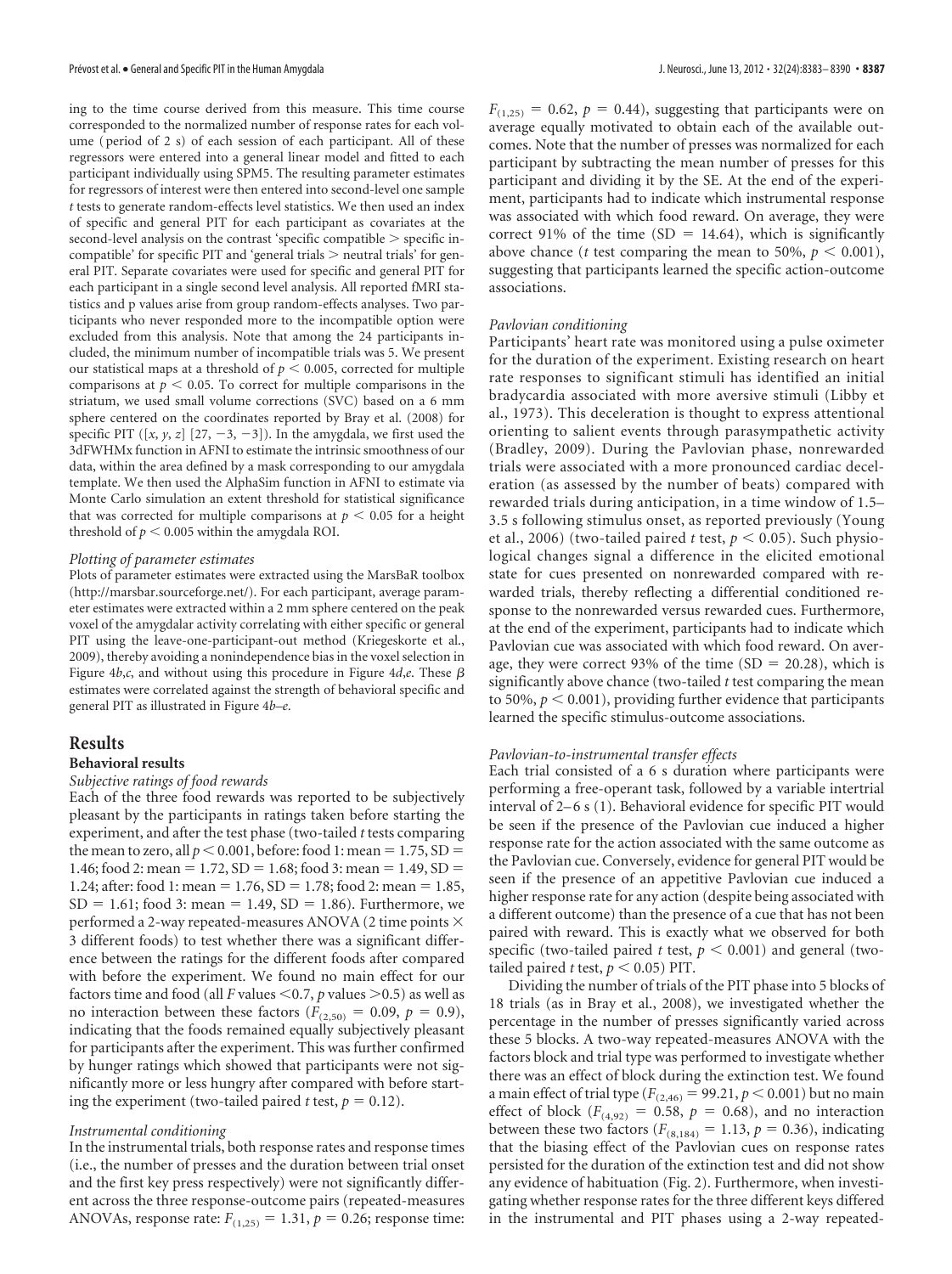

Figure 2. Percentage of number of presses for five 18-trial blocks across all trials. There is no significant linear trend across the session. Error bars indicate SEM.

**Table 2. Mean response rate (RR) SEM for each participant during the instrumental training and the PIT phase**

| Participant    | Mean RR during instrumental training | Mean RR during PIT phase |
|----------------|--------------------------------------|--------------------------|
| 1              | $19.83 \pm 1.46$                     | $15.18 \pm 1.16$         |
| $\overline{2}$ | $18.53 \pm 1.58$                     | $13.16 \pm 0.98$         |
| $\overline{3}$ | $21.63 \pm 1.36$                     | $18.32 \pm 0.59$         |
| $\overline{4}$ | $18.46 \pm 0.81$                     | $15.44 \pm 0.46$         |
| 5              | $19.66 \pm 1.05$                     | $22.05 \pm 0.38$         |
| 6              | $12.63 \pm 0.66$                     | $18.17 \pm 0.33$         |
| $\overline{7}$ | $10.56 \pm 0.67$                     | $22.17 \pm 0.43$         |
| 8              | $23.7 \pm 0.58$                      | $22.06 \pm 0.75$         |
| 9              | $16 \pm 0.60$                        | $16.88 \pm 0.45$         |
| 10             | $10.26 \pm 0.62$                     | $15.92 \pm 0.34$         |
| 11             | $28.7 \pm 0.49$                      | $27.68 \pm 0.23$         |
| 12             | $23.9 \pm 1.88$                      | $26.4 \pm 0.63$          |
| 13             | $13.8 \pm 0.68$                      | $23.03 \pm 0.44$         |
| 14             | $12.73 \pm 0.68$                     | $12.63 \pm 0.90$         |
| 15             | $17.2 \pm 1.03$                      | $23.62 \pm 0.36$         |
| 16             | $15.03 \pm 0.71$                     | $21.12 \pm 0.54$         |
| 17             | $26.66 \pm 1.28$                     | 24.96 $\pm$ 0.36         |
| 18             | $15.9 \pm 0.52$                      | $22.56 \pm 0.49$         |
| 19             | $25.53 \pm 1.36$                     | $26.12 \pm 0.23$         |
| 20             | $10.16 \pm 0.57$                     | $9.32 \pm 1.16$          |
| 21             | $10.8 \pm 0.78$                      | $18.68 \pm 0.80$         |
| 22             | $25.4 \pm 0.62$                      | $22.58 \pm 0.45$         |
| 23             | $28.43 \pm 1.21$                     | $30 \pm 0.47$            |
| 24             | $12.53 \pm 0.77$                     | $17.91 \pm 0.44$         |
| 25             | $18.66 \pm 0.96$                     | $10.56 \pm 1.04$         |
| 26             | $10.26 \pm 0.52$                     | $3.33 \pm 0.53$          |

measures ANOVA (two phases  $\times$  three response keys), we found no main effect of the key or the phase (all  $F$  values  $\leq 0.5$ ,  $p$  values  $(50.3)$  and no interaction of these factors ( $F_{(2,50)} = 1.8$ ,  $p = 0.18$ ). Similarly, when performing the same analysis using response times, there was no main effect of either factor (all  $F$  values  $\leq 0.6$ , *p* values >0.5) and no interaction ( $F_{(2,50)} = 0.62$ ,  $p = 0.54$ ). This indicates that even though participants did not receive any reward in the PIT phase, they were equally motivated as when they were getting food rewards in the instrumental phase (Table 2).

#### **fMRI results**

We report results from our analyses within the striatum and amygdala using a height threshold of  $p < 0.005$ , with an extent threshold significant at  $p < 0.05$  corrected for multiple comparisons. We first examined the main effect of each type of PIT. To identify areas mediating specific PIT, we compared activity when participants were performing specific trials with activity when they were performing any other type of trial (i.e., general or neutral trials). As shown in Figure 3, we found significant activity in an area of right ventrolateral putamen (MNI  $[x, y, z]$  [29, -2,  $-6$ , T = 3.61,  $k = 20$  voxels) overlapping with that reported by



Figure 3. Blood oxygen level-dependent (BOLD) signal for the main effect of specific PIT (specific trials  $>$  general and neutral trials) in right ventrolateral putamen, using a height threshold of  $p < 0.005$ , and a small volume correction significant at  $p < 0.05$  corrected for multiple comparisons.

Bray et al. (2008), but no significant activity was found in the amygdala in this contrast.

Next, we compared activity when participants responded more to the instrumental action compatible with the Pavlovian cue to trials when they responded more to the action associated with a different incompatible outcome. To detect regions mediating general PIT, we compared activity between general and neutral CS trials, that is when participants were presented with a cue that had been paired with a reward outcome that was different from the reward outcomes associated with the available actions, compared with when the Pavlovian cue presented was associated with no outcome. We did not find significant activity in the striatum or amygdala in this contrast at our statistical threshold.

Following the between-participant analysis performed in Talmi et al. (2008), we next examined the extent to which activity within the amygdala in the relevant contrasts was modulated as a function of the variation across participants in the extent to which they exhibited behavioral evidence of general and specific transfer, by including our behavioral measures of specific vs general PIT for each participant as a covariate in these contrasts (Talmi et al., 2008). Activity in a part of ventral amygdala consistent with the location of the basolateral complex (Mai et al., 2008) showed significant correlations with the magnitude of specific PIT exhibited by participants (Fig. 4*a*, in green, MNI [*x*, *y*, *z*]  $[-18, -3, -22]$ ,  $T = 5.16$ ,  $k = 24$  voxels). Conversely, a region of dorsal amygdala consistent with the location of the centromedial complex was found to be correlated with the degree of general PIT exhibited by participants (4*a*, in red, MNI [ $x$ ,  $y$ ,  $z$ ] [-15,  $-10, -11$ ], T = 5.83,  $k = 38$  voxels).

Finally, we tested for a differential involvement of BLA and CeN in specific and general PIT. When correlating the mean difference in the  $\beta$  estimates from our general PIT contrast between our CeN ROI and our BLA ROI against participants' index of general PIT, we found a significant positive correlation ( $r = 0.48$ ,  $p < 0.05$ ), indicating that CeN is significantly more involved in general PIT than BLA. However, we did not find evidence suggesting that BLA is significantly more involved in specific PIT than CeN when correlating the mean difference in the  $\beta$  estimates from our specific PIT contrast between our BLA ROI and our CeN ROI against participants' index of specific PIT ( $r = 0.24$ ,  $p = 0.26$ ).

## **Discussion**

In the current study, we show the first behavioral evidence of general appetitive Pavlovian instrumental transfer in humans, replicate findings of ventral striatum involvement in specific PIT (Bray et al., 2008) and further provide evidence for the involvement of amygdala in mediating specific and general PIT effects by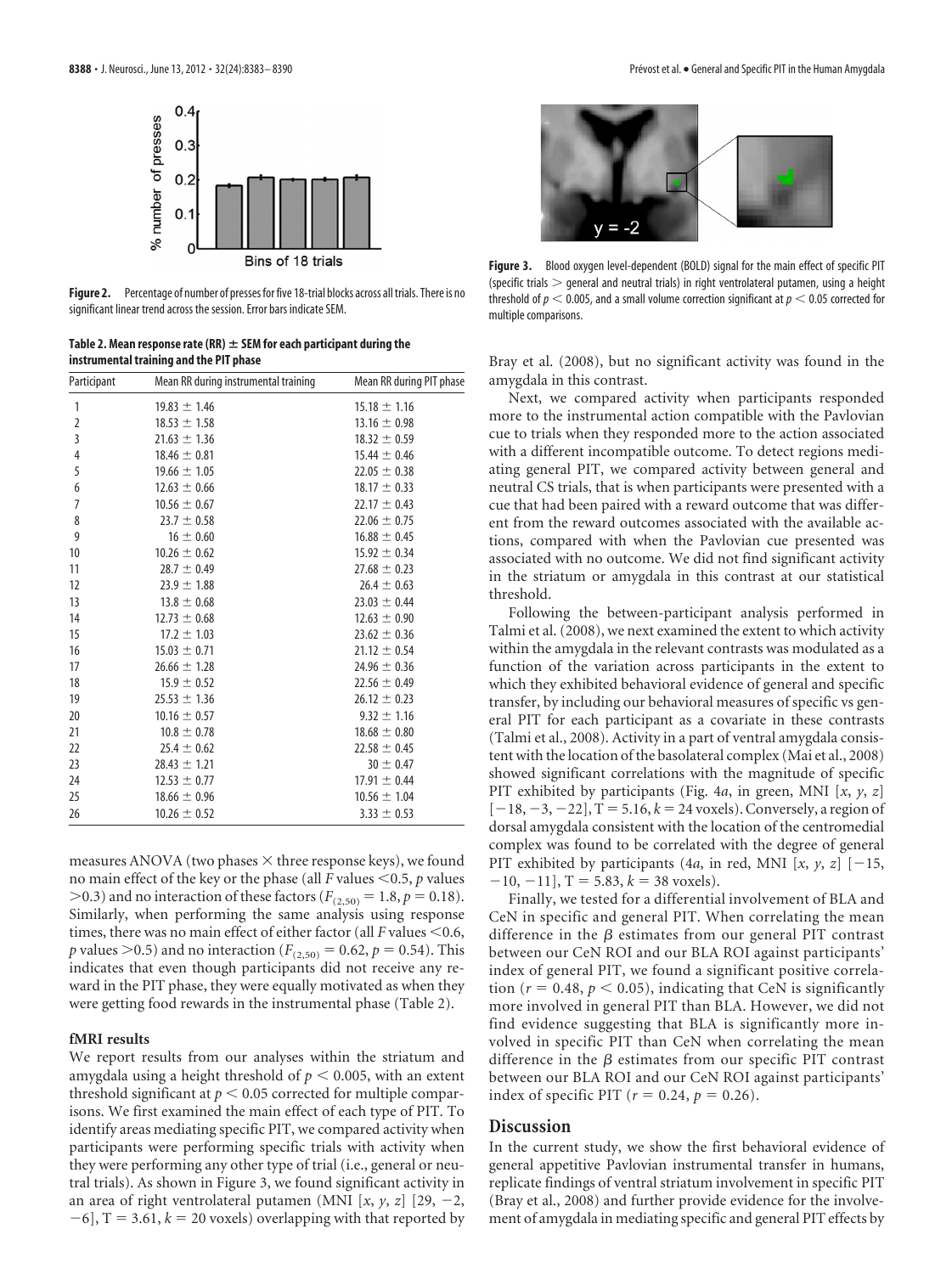

Figure 4. Specific and General PIT in the amygdala. *a*, BOLD signal positively correlating with the magnitude of specific (in green) and general (in red) PIT across participants in the ventral and dorsal amygdalae, respectively, using a height threshold of  $p$   $<$  0.005, with an extent threshold significant at  $p$   $<$  0.05 corrected for multiple comparisons.  $\bm{b}$ , Scatter plot showing the  $\beta$  estimates extracted from a 2 mm sphere centered on the peak voxel within the ventral amygdala correlating with specific PIT against the strength of behavioral specific PIT for each participant. *c*, Scatter plot showing the  $\beta$  estimates extracted from a 2 mm sphere centered on the peak voxel correlating with general PIT in the dorsal amygdala against the strength of behavioral general PIT for each participant. The plots in cand *d*were produced using a leave-one-participant-out procedure, thereby avoiding nonindependence issues (see Materials and Methods, Plotting of parameter estimates, for details). *d*,*e*, Similar scatter plots as displayed in *b*, *c*except that no leave-one-participant-out procedure was used.

making use of a high-resolution imaging protocol. More specifically, we found a main effect of specific PIT in the ventrolateral putamen whereas we found between-participant differences for specific PIT in a region of human ventral amygdala within the boundaries of the BLA, and for general PIT in the dorsal amygdala within the boundaries of the CeN.

The ventral striatum has long been shown to be implicated in mediating PIT effects in rodents (Corbit et al., 2001; Hall et al., 2001; Corbit and Balleine, 2011) with recent evidence for a functional dissociation between the shell and core part of the nucleus accumbens in the mediation of specific and general PIT respectively (Corbit and Balleine, 2011). In humans, ventrolateral putamen activity for specific PIT has previously been reported (Bray et al., 2008), resonating with our findings.

Although we found a main effect of specific PIT in the ventral striatum, we did not find a main effect of specific or general PIT in the amygdala. Instead, we found an interaction between BOLD signal in the amygdala and behavior. It is interesting to note that Talmi et al. (2008) found a similar correlation between amygdala activity and the magnitude of their PIT effect, although the design of their study did not allow them to separately assess the effects of general and specific PIT. The results of these two studies are in agreement with the idea that amygdala involvement in PIT appears to depend on individual differences in behavioral expression of these effects, indicating that amygdala activity in PIT appears to be closely coupled to the degree of behavioral expression of these phenomena. Here, we expand on this earlier finding by showing that different types of PIT (specific versus general) seem to correlate with activity in different areas of the amygdala (BLA versus CeN). These results also dovetail with the results of a rodent lesion study in which it was found that lesions to the BLA impaired specific PIT while lesions of the CeN impaired general PIT (Corbit and Balleine, 2005). Therefore, the present findings indicate that a similar differentiation of function may be present within the human amygdala, suggesting that the neural underpinnings of the influence of Pavlovian cues on decision making within the amygdalae are highly preserved across mammalian species.

These findings are also important for furthering understanding of the different functional contributions of amygdalar subregions in incentive processing in both humans and other animals. Killcross and Balleine have proposed a model of amygdala function on the basis of extant rodent lesion data in which the BLA is suggested to be more involved in mediating processing of specific sensory features of an outcome, while the CeN is proposed to be more involved in mediating processing of the general affective value of an outcome in a manner analogous to the distinction between consummatory and preparatory conditioning first espoused by Konorski (Konorski, 1967). In preparatory conditioning, a conditioned cue elicits generalized conditioned responses to appetitive or aversive outcomes such as approach and avoidance, while in consummatory conditioning, conditioned responses which are specific to the particular outcome predicted are elicited. Specific and general PIT effects have further been suggested to operate via these distinct incentive-processing mechanisms. Whereas in specific PIT, a conditioned stimulus is suggested to elicit sensory-specific features of an outcome which in turn biases instrumental actions toward that outcome, in general PIT, the conditioned stimulus instead is suggested to elicit a generalized representation of the incentive value of that outcome in a manner independent of outcome identity (Dickinson and Balleine, 2002; Holland, 2004; Balleine and Killcross, 2006). Thus, the present findings are broadly consistent with the proposed differential contribution of the BLA and CeN in specific vs general incentive processing as proposed in the Killcross and Balleine model (Balleine and Killcross, 2006).

An important issue to note in the present study (and indeed any study involved in measuring specific and general PIT) is that because these phenomena manifest themselves as very different behaviors, such that one is manifested through an overall increase in response rates while the other is measured in the current study by assessing bias in choice behavior, these two phenomena may be scaled differently and therefore a direct contrast between the slopes of the degree of expression of specific versus general PIT is not meaningful. As a consequence, the appropriate test is to compare the slopes of activity in particular ROIs with respect to each